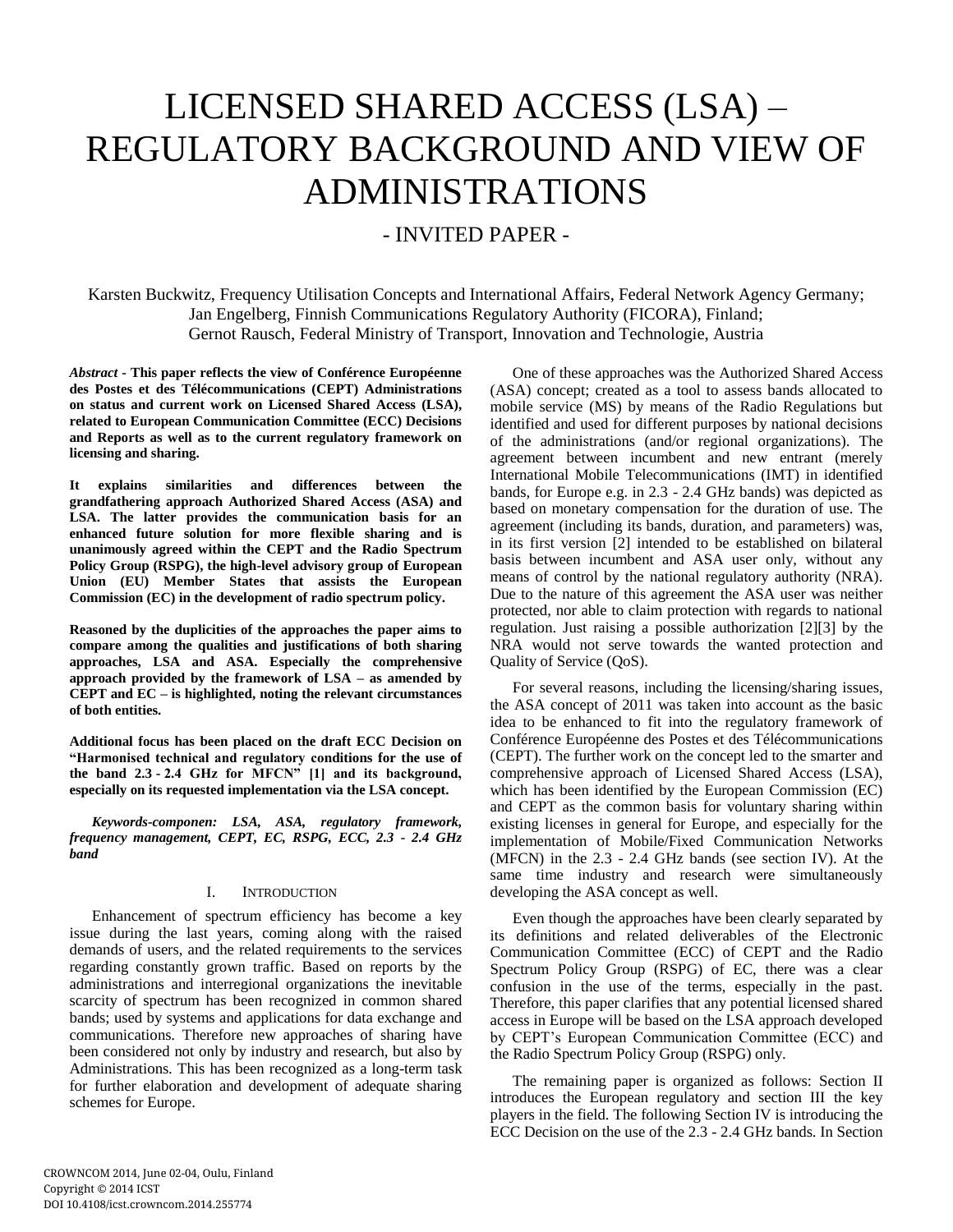V, the existing licensing procedures are discussed in general. Section VI, introduces the LSA concept as complementary tool for the existing schemes. The comparison between LSA and ASA is conducted in Section VII. Finally, conclusions are drawn in Section VIII, together with the recommendation on the future terminology.

#### II. REGULATORY FRAMEWORK

ITU-R Region  $1^1$  hosts aside CEPT also other interregional organizations (namely the Regional Commonwealth in the field of Communications (RCC), the Arab Spectrum Management Group (ASMG), and the African Telecommunication Union (ATU); directly neighboring the CEPT). This is by itself already a unique situation. But additionally 28 of the 48 CEPT are member states of the European Union or affiliated with it. All the regional and interregional organizations might have different regulatory frameworks and related national implementations, which have to be taken into account and respected as well. CEPT faces very special circumstances of regional and interregional cooperation and therefore needs to focus also on coordination procedures, which are a major issue for densely populated areas, more or less throughout whole Europe.

CEPT, EC and the European Telecommunications Standards Institute (ETSI) are cooperating, based on a Memorandum of Understanding (MoU), on aspects related to the regulatory frameworks for radio equipment and spectrum both at the EU level and at the wider intergovernmental level across Europe [6].

#### III. THE PLAYERS

#### *A. EC, RSPG and RSC*

l

The EC is the executive body of the European Union (EU), representing and maintaining the interests of the 28 member states. In this scope it proposes matters of legislation to Parliament and Council of the EU, and manages and implements relevant policies for the EU [6]. In contradiction to the voluntary implementation of ECC Decision for CEPT members, EU legislation (in form of EC Directives and Decisions) is binding for EU member states.

The RSPG is the high-level advisory group of the EU member states to the  $\overline{EC}$  (and its related directorates<sup>2</sup>) providing views on inquiries and questions of the EC.

In its scope to propose matters of legislation, the EC sought the advice of the RSPG regarding a potential licensed shared access model, which has been provided by the RSPG Opinion on LSA [4], a succeeding action to the Report on collective and shared use [7] deliberations of the former years.

The decision-making process on EU level is set by the EC Radio Spectrum Decision [8]. According to that, before establishing an EU harmonization measure, the EC mandates CEPT (ECC) via the Radio Spectrum Committee (RSC) to carry out the related technical studies. The cooperation between EC and ECC [6] foresees the provision of technical studies towards EC Decisions to be delivered by the ECC as CEPT Reports, in response to the dedicated EC Mandates.

In spring 2014, the EC presented, within this framework, an EC Mandate on the use of the 2.3 - 2.4 GHz bands by MFCN [9] to the RSC.

#### *B. ETSI*

A main player in European standardization is the European Telecommunications Standards Institute (ETSI), which is one of the European Standard developing organizations (SDOs) recognized by the EC. ETSI is considered as an independent and non-profit oriented entity with more than 700 members, including NRAs, industry and other relevant organizations. ETSI establishes and maintains technical standards and system reference documents (SRDocs) to provide technical and legal background to the systems under standardization.

ETSI has been tasked by EC Mandate M/512 to, among others to "enable the deployment and operation of cognitive radio systems (CRS) ... under Licensed Shared Access regime". The related work led to the SRDoc TR 103 113 [12] and the technical specification TS 103 154 [13]. Both deliverables provide information on possible standardization for the frequency band 2.3 - 2.4. GHz and are based solely on LSA as introduced and described by CEPT and RSPG.

#### *C. ECC*

The CEPT is one of the interregional organizations of ITU-R Region 1 consisting of 48 European countries [10], with its technical committee, ECC, is in charge of developing common communication policies and regulatory frameworks for Europe. The results of these developments, in general ECC Decisions and Recommendations approved by consensus, are subject to voluntary implementation by the Member States.

The  $27<sup>th</sup>$  meeting of ECC working group on frequency management (WG FM) decided, after considering a related Report on ASA (2011) [11] and further requests from European Administrations, to establish two project teams (FM52 and FM53) on the subject; one to deal with the LSA approach in general and the second to develop an ECC Decision, aiming for harmonized implementation measures for MFCN in 2.3 - 2.4 GHz including regulatory provisions based on LSA ensuring the long term incumbent use of the band in the territory of the administrations that wish maintain such use. The work led to ECC Report 205 [5] and ECC Decision on "Harmonised technical and regulatory conditions for the use of the band 2300 - 2400 MHz for MFCN" [1] (see Section IV). Both ECC deliverables are considered as precedence and common basis for future licensed sharing throughout Europe.

#### IV. ECC DECISION ON THE 2.3 - 2.4 GHZ BAND

The work took into account the requirements and demands as brought forward by the mobile industry on the one hand and the necessary protection of incumbent services on the other. The part on LSA was influenced by the work of FM53 in the general definition of the LSA approach, as presented in ECC Report 205 [5] and based on the related definitions and

<sup>1</sup> ITU-R is divided into three different regions: Region 1 – Europe, Arabic Countries, Africa; Region 2 – The Americas; Region 3 – East Asia Pacific including Australia and New Zealand

<sup>&</sup>lt;sup>2</sup> The European Commission consists of several directorates, of interest for the radio communications are: DG MOVE – Mobility and Transport; DG ENTR – Enterprise and Industry; DG CONNECT – Communications Networks, Content and Technology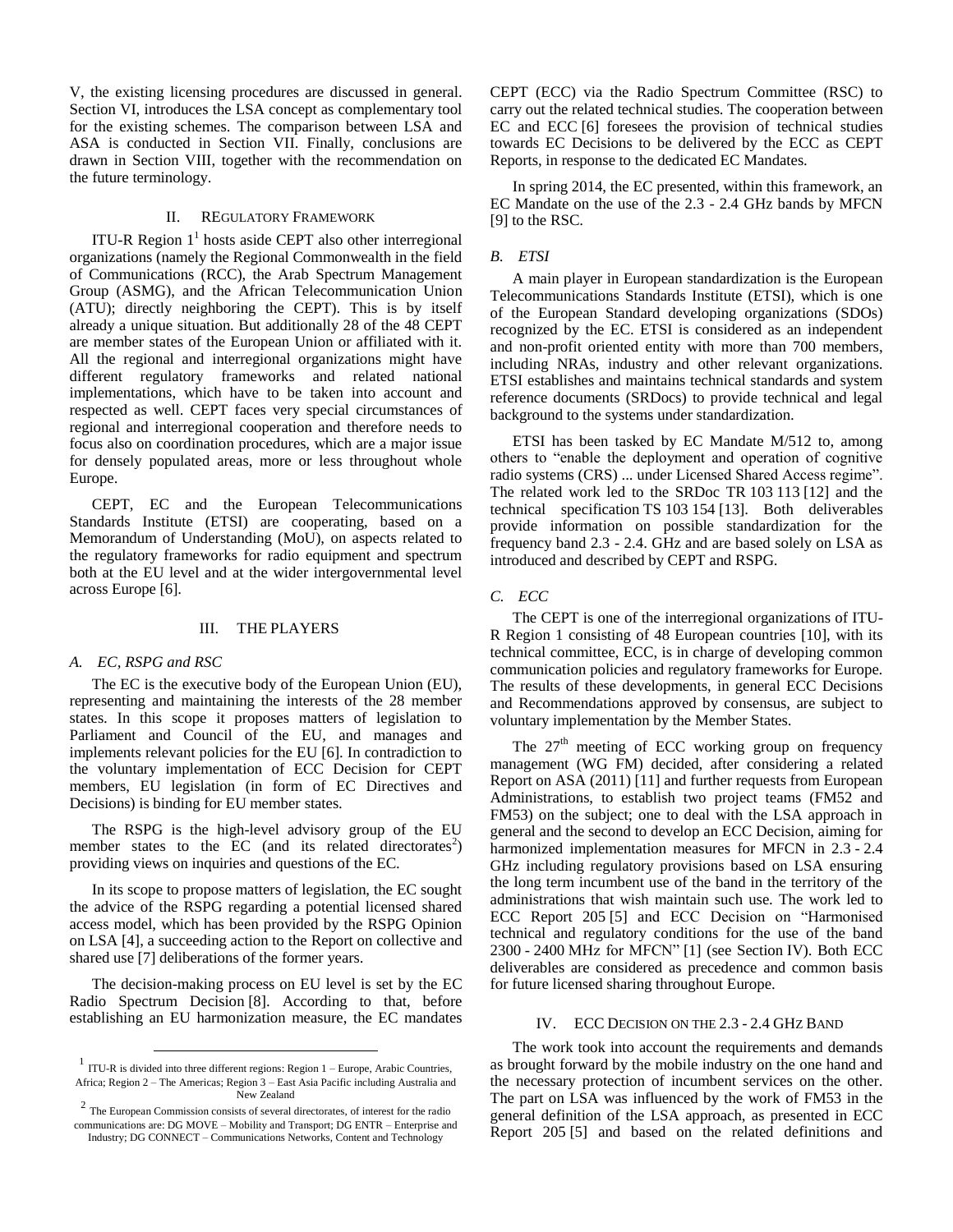elaborations of the RSPG Opinion on LSA [4]. The ECC Decision, aside defining parameters of the use of the band 2.3 - 2.4 GHz for MFCN, including least restrictive technical conditions (LRTC) is describing LSA as a mandatory approach to protect the incumbent's use of the bands for those administrations wishing to do so. In those cases the mobile stakeholders will only get access to the resource, if appropriate spectrum can be made available by the incumbents.

With that emphasize on the implementation of the LSA under mandatory protection of the incumbent users, this new ECC Decision differs notably from other ECC Decisions to harmonize spectrum for the use by MFCN.

#### V. LICENSING IN GENERAL TERMS

Acknowledgement of national licensing issues and possible sharing approaches is considered as significant connotation of understanding the chosen regulatory approach by CEPT. Therefore this section aims for appropriate explanation and background.

### *A. NATIONAL OBLIGATIONS and SHARING APPROACHES*

The Constitution of the International Telecommunication Union (ITU) [14] considers the regulation of the spectrum as "the sovereign right of each State". Therefore frequency management and regulation on national and other levels shall only be maintained by the national regulatory authority (NRA). One of the obligations of the NRA in the sector of frequency management is the proper licensing in terms of equitable (transparent and non-discriminatory) access, minimization and mitigation of interference to all licensees and appropriate channeling, in order to foster efficient use of the scarce resource in respect and adherence of the national and interregional regulatory frameworks and policies. This also covers the coordination with other countries in the relevant region, especially with direct neighbors.

Spectrum is usually individually licensed, mainly categorized in applications, duration and dedicated purpose. Other possible regulatory regimes are the license exemption (equals general licensing) and 'light licensing', which are considered more flexible, but not taken into account in every European country. In general, the concept of general licensing is considered appropriate and successfully introduced in a number of bands worldwide. Disadvantage of such approach is that all the users are considered on equal level, no QoS and probability of access can be guaranteed, due to the nature of the bands and unknown number of users. In Europe, these so called Collective Use of Spectrum (CUS) bands are generally used by a very high number of Short Range Devices (SRDs) in different classes, developed and manufactured to manage the situations in these bands, especially the interferences. Even though a successful heavy trend over the latest years, the ambiguity of the industry and their call for minimum of legal certainty as the basis of spectrum use with regards to their efforts in development and investments remains.

Therefore, from the Administration's point of view only the individual licensing regime can fulfil all the obligations of proper frequency management on the one hand and the requirements of manufacturers and licensees on the other. An

individual license will cover the frequency, channels or bands, its conditions of usage (emission limits i.e. power, out-ofband), duration and the constraints with regards to in-band and/or adjacent band compatibility. In terms of protection and provision of legal certainty to the licensees, the individual licensing scheme is preferred by the stakeholders. An individual license will also, by its definition, provide a certain QoS since the number of licensees using the resource is known and their interrelation will have been assessed by the Administration, in cooperation with the licensee(s).

#### VI. LSA IMPLEMENTATION

The ASA concept – introduced by industry [\[2\]](#page-3-0) as a possible enabler for the enhancement of spectrum use efficiency in the bands allocated to land mobile services – was taken into account by CEPT and by RSPG. After thorough assessment both entities concluded that for further consideration of the concept a slightly different approach and more open scope was needed. As widely supported by CEPT, the RSPG activity on LSA enlarged the scope of ASA to the current definitions of LSA [4][5], including the request on reliable QoS and with the involvement of the NRA.

The definition and meaning of LSA provided by RSPG [4] and ECC [5] can be summarized as follows: A regulatory approach to allow any incumbent to share its licensed spectrum with prospective users in accordance with a sharing framework, predefined by the NRA. The possible sharing opportunities are to be discussed between the incumbent and the prospective user, but the result of the related dialogue is subject to approval by the NRA, which will decide on the authorization issuing individual license(s) to the new additional user(s in limited count), containing the relevant sharing arrangement(s).

With the introduction of LSA in accordance to the above, CEPT offers an opportunity for licensed sharing in addition to the existing CUS approach for Europe. LSA describes the sharing among few parties, with guaranteed QoS and a dedicated license, where the partners are involved in a related LSA agreement and are able to rely on adequate legal certainty for developments and investments. It covers therefore both, the general request for flexibility in the fields of sharing as brought forward by industry and research and the accomplishment of the obligations of the Administration, taking care of national (and international) legislation.

#### VII. COMPARISON BETWEEN ASA & LSA

Due to the two cords of evolution of the approaches, the Administrations are more and more requested to take note also of the developed ASA approach, see [3]. The comparison of the approaches LSA [4][5] and ASA [3] in [Figure 1](#page-3-1) reveals three apparent differences between them:

- the requested level of authorization; and
- the bands where the approach shall be implemented

Also under question is that ASA is still remaining on an open authorization by the NRA, without additional clarification and explanation. Noting the several tools of authorization for the NRAs available, this may lead to ambiguity in the use of the ASA approach by the NRAs.